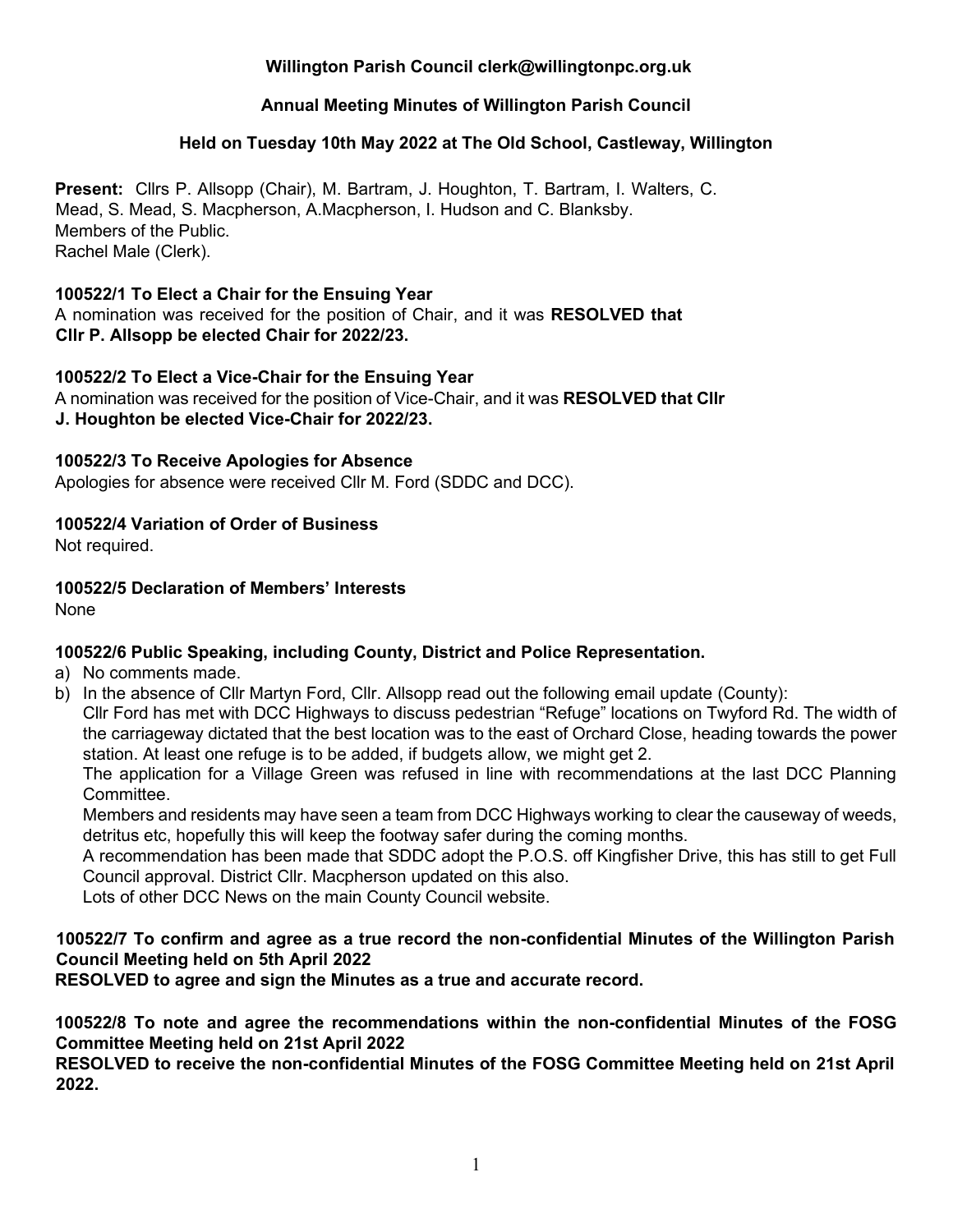**100522/9 To note and agree the recommendations within the non-confidential Minutes of the RAC Committee Meeting held on 25th April 2022**

**RESOLVED to receive the non-confidential Minutes of the RAC Committee Meeting held on 25th April 2022.**

**100522/10 To consider a resolution to close the meeting for public participation under the Public Bodies (admission to meetings) Act 1960.**  Not required.

**100522/11 Finance – Income and payments to 10th May 2022** To approve the income and payments to 10th May 2022. (Attached at Annexe A to the Minutes). All invoices were available for inspection prior to the Meeting.

**RESOLVED that all income and payments as submitted be agreed.** 

**100522/12 To confirm and agree the accounts to month ending 31st March 2022 RESOLVED that the accounts and bank reconciliation to month ending 31st March 2022, as submitted, be agreed.** 

**100522/13 To confirm and agree the accounts to month ending 30th April 2022 RESOLVED that the accounts and bank reconciliation to month ending 30th April 2022, as submitted, be agreed.** 

**100522/14 Internal Auditor RESOLVED to appoint either J. Taylor or B. Wood depended on their availability.** 

**100522/15 Clerk's Report Noted.**

**100522/16 Review of Delegation Arrangements to Committees, Sub-Committees, Staff and other Local Authorities.** 

**RESOLVED that delegation agreements as submitted be approved.**

**100522/17 Review of Terms of Reference.** 

**RESOLVED that Terms of Reference as submitted be approved subject to the following amendments;** 

- **Council (Agreed as submitted)**
- **Recreation and Amenities Committee (Agreed as submitted, subject to point 1. changing to the fourth Monday, as opposed to the third)**
- **Footpaths and Open Spaces Group (Agreed as submitted, subject to point 1. changing to the third Thursday, as opposed to the fourth)**
- **Burial Committee (Agreed as submitted)**
- **Staffing Committee (Agreed as submitted).**
- **Finance Committee (Agreed as submitted).**
- **Neighbourhood Plan Working Group (Agreed as submitted).**

**100522/18 Appointment of Members to Existing Committees RESOLVED that the following Members be appointed;** 

• **Recreation and Amenities Committee (6 Members of the Council 1 Non-Member of the Council** 

*Cllrs M. Bartram, C. Mead, T. Bartam, S. Mead, S. Macpherson and J. Houghton.*

• **Footpaths and Open Spaces Group (6 Members of the Council 8 Non-Members of the Council)**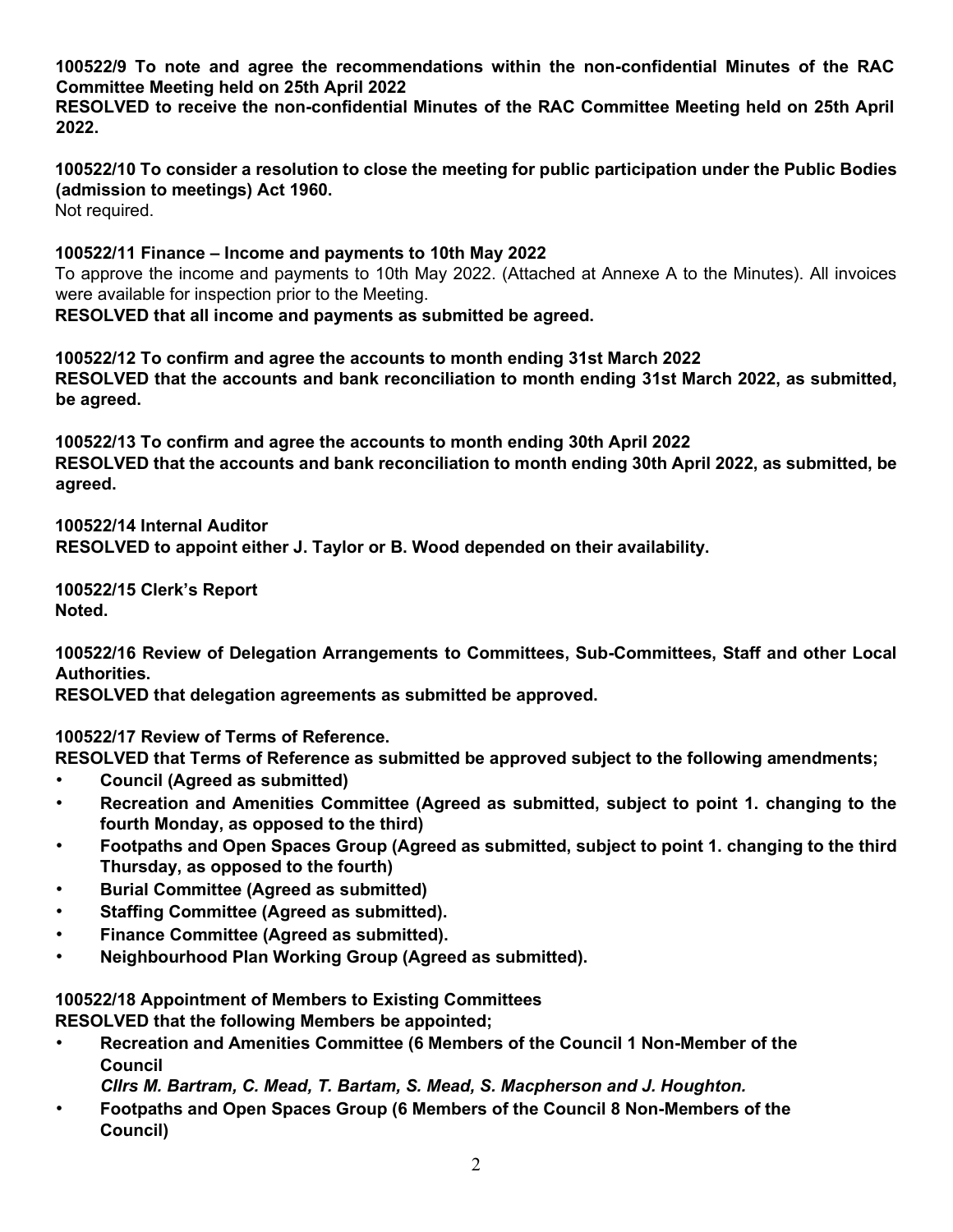*Cllrs, T. Bartam, I. Hudson, C. Blanksby, C. Mead and S. Mead (1 Cllr Vacancy, 5 Non-Member Vacancies)* 

- **Burial Committee (4 Members of the Council)**  *Cllrs I. Walters, J. Houghton, T. Bartram and P. Allsopp.*
- **Staffing Committee (3 Members of the Council)**  *Cllrs P. Allsopp C. Blanksby and S. Mead.*
- **Finance Committee (5 Members of the Council)**  *Cllrs P. Allsopp, J. Houghton, S. Macpherson, I. Walters and T. Bartram.*
- **Neighbourhood Plan Working Group (5 Members of the Council 3 Non-Members of the Council)**

*Cllrs P. Allsopp, M. Bartram, J. Houghton, C. Mead and S. Mead.*

# **100522/19 To Elect a Chairperson for the following Committees;**

- Burial Committee
- Footpaths and Open Spaces Group
- Recreation and Amenities Committee
- Staffing Committee
- Finance Committee
- Neighbourhood Plan Working Group

**RESOLVED that Chairs be appointed as follows;** 

- **Burial Committee – Cllr I. Walters**
- **Footpaths and Open Spaces Group – Cllr. S. Mead.**
- **Recreation and Amenities Committee – Cllr M. Bartram.**
- **Staffing Committee – Cllr. C. Blanksby.**
- **Finance Committee – Cllr J. Houghton.**
- **Neighbourhood Plan Working Group – Cllr. J. Houghton.**

# **100522/20 Signatories**

In line with Committee Terms of Reference all members of the Finance Committee must agree to become signatories.

**RESOLVED that Cllrs P. Allsopp, J. Houghton S. Macpherson and I. Walters remain as signatories, Clerk to arrange for Cllr. T. Bartram to sign the necessary paperwork to become a signatory.** 

**100522/21 Review and Adoption of Standing Orders and Financial Regulations** 

**RESOLVED that Financial Regulations as submitted be adopted.** 

**RESOLVED to change the Standing Orders to reflect that at the start of the meeting (public speaking) a period of not more than three minutes will be made available for members of the public and members of the Council to comment on any matter.**

**100522/22 Review of Representation on or work with external bodies and arrangements for reporting back.** 

**RESOLVED that the following representatives be agreed;** 

**Toyota Liaison (Chair and Vice-Chair)** 

**John Allsop Education Foundation (Chair)** 

**Willington Old School (Cllr I. Walters and I. Hudson)** 

**Willington Village Hall (Cllrs J. Houghton and C. Blanksby)** 

**Willington Carnival (Cllrs J. Houghton and C. Blanksby)** 

**South Derbyshire Area Forum (Cllr A. Macpherson and S. Mead)** 

**Safer Neighbourhood Meeting (Cllrs A. Macpherson and S. Mead)** 

**SDDC Flood Liaison Committee (Cllrs J. Houghton and C. Mead)**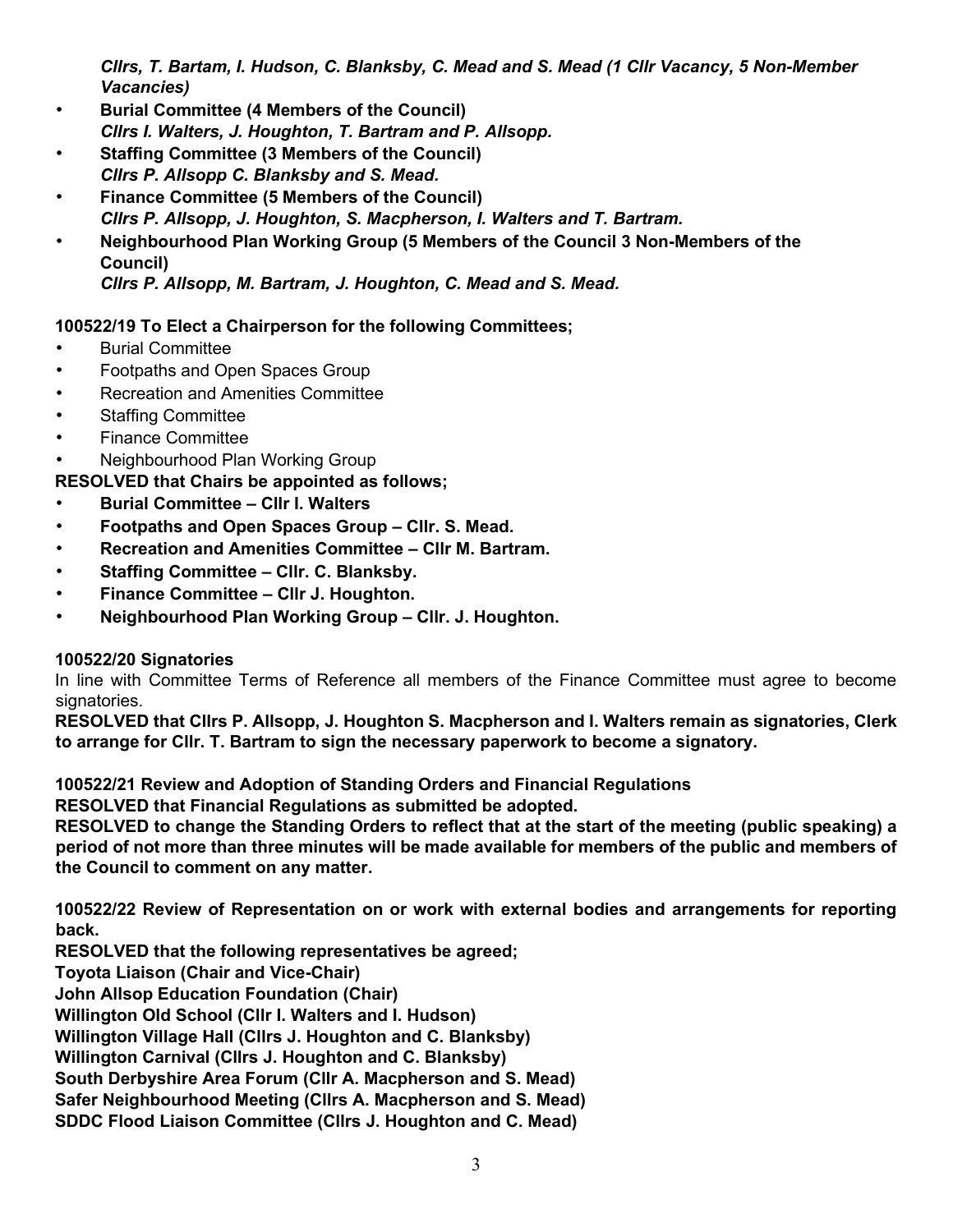**SDDC Joint Meeting with Parish Councils (Cllrs J. Houghton and I. Hudson) Freeport Liaison Group (Cllr T. Bartram and I. Hudson)** 

### **100522/23 Review of Inventory of Land and other Assets**

**RESOLVED that the Finance Committee be requested to review the Asset Register.** 

#### **100522/24 Confirmation of Arrangements for Insurance Cover**

It was confirmed that a long-term insurance policy was in place with Zurich which ends in October 2022. Clerk will look into over the next couple of months.

#### **100522/25 Review of the Council's Complaints Procedure RESOLVED that the document as submitted be approved.**

**100522/26 Review of the Council's Policies, Procedures and Practices in respect of its obligations under Freedom of Information and Data Protection Legislation RESOLVED that the documents as submitted be approved.** 

**100522/27 To determine the time and place of Ordinary Meetings of the Council 2022/23, up to and including the next Annual Meeting of the Council RESOLVED that all Meetings as submitted be agreed.** 

#### **100522/28 Queens Jubilee**

The Councillors on the working group updated the Council on the upcoming events.

#### **100522/29 Derbyshire Speed Indicator Devices Trial**

Clerk to investigate further.

#### **100522/30 Twyford Road Playing Field – Mowing Contract**

2 quotations received. **RESOLVED to accept the quote for £110 + VAT per cut for the remainder of the financial year (31.03.2023).**

**100522/31 Village Green Application – Twyford Road Playing Fields Verbal Update** Derbyshire County Council at a recent planning committee meeting voted to refuse the Village Green application. **RESOLVED to write to SDDC informing them of DDC's decision to ask them what the Council can do to protect the green space.**

**100522/32 Twyford Road proposed community hall and changing rooms – Verbal Update** Changes to the internal plans were discussed. **RESOLVED that Cllr. Allsopp will instruct the Architect to submit these changes to SDDC.**

#### **100522/33 Freeport – Verbal Update**

Cllr. Hudson updated the Council on the recent Freeport liaison meeting. The timetable has been stated as: Consultation (design stage) - 2nd half of 2022 Statutory Consultation – 1st half of 2023 DCO (planning) application - 2nd half of 2023 Anticipated DCO will take 1 year so earliest construction late 2024 / early 2025

#### **100522/34 Planning Applications**

a) DMPA/2022/0333 - The erection of front canopy and external cosmetic alterations at 137 Twyford Road, **Willington Noted.**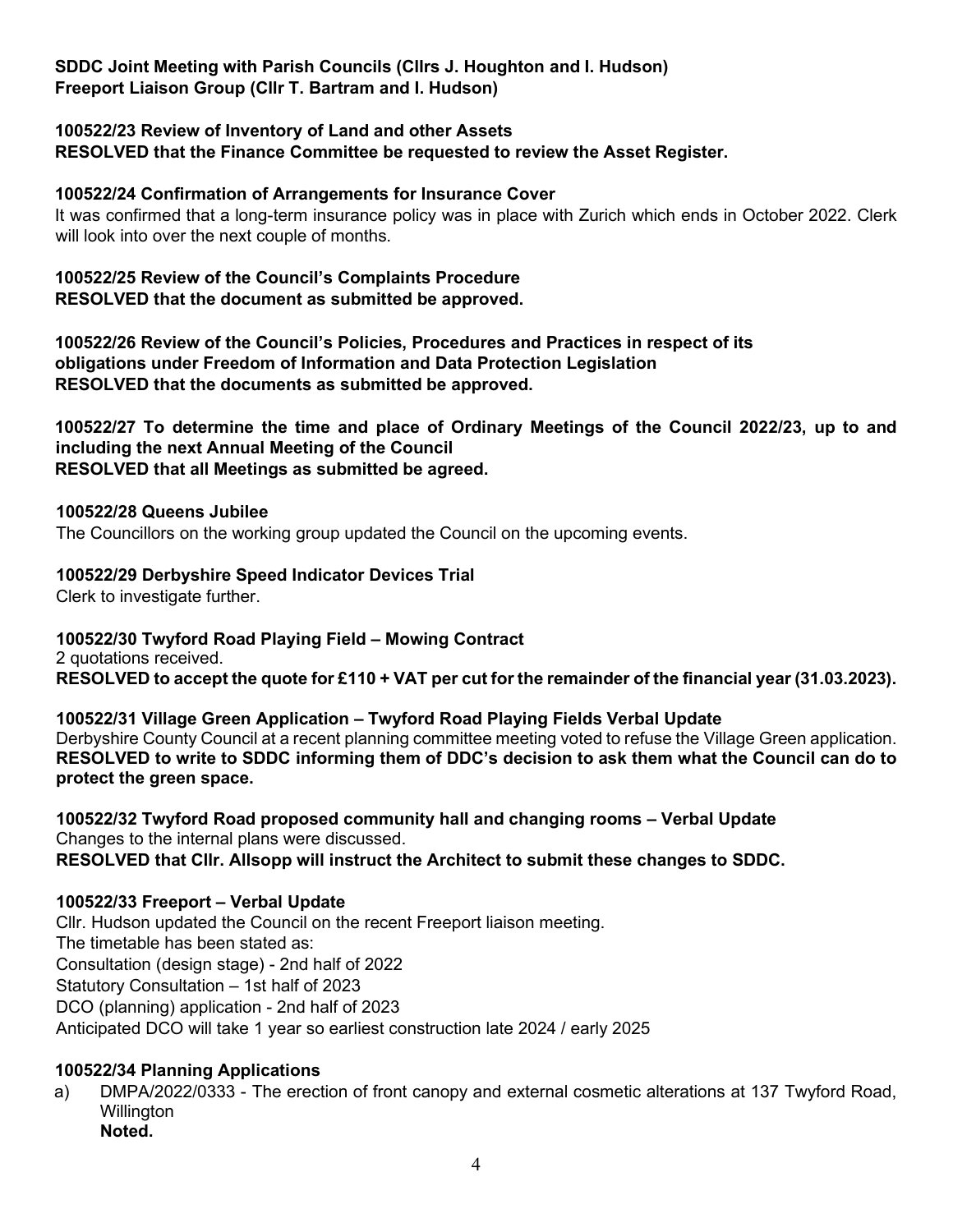- b) DMPA/2022/0270 Demolition of existing buildings and construction of new mixed-use development, with associated works Mercia Marina, Findern Lane, Willington **Noted.**
- c) DMOT/2022/0523 The pruning of a lime tree covered by South Derbyshire District Council Tree Preservation Order no. 469 on Land adjacent 30 Hall Lane, Willington **Noted.**
- d) DMPA/2022/0389 Extension of an existing classroom to create larger learning space with the addition of a intervention room at Findern Primary School, Buckford Lane, Findern, Derby, DE65 6AR **Noted.**
- e) DMPA/2022/0257 The erection of a single storey extension to provide additional bar area, covered external seating and a new entrance porch at 11 The Green, Willington, Derby, DE65 6BP **Noted.**

# **100522/35 Oaklands Solar Farm, village of Rosliston and east of Walton on Trent Noted.**

# **100522/36 Correspondence**

Email regarding Willington Power Station – **trespassing. Noted.**

The Meeting closed at 9.08pm.